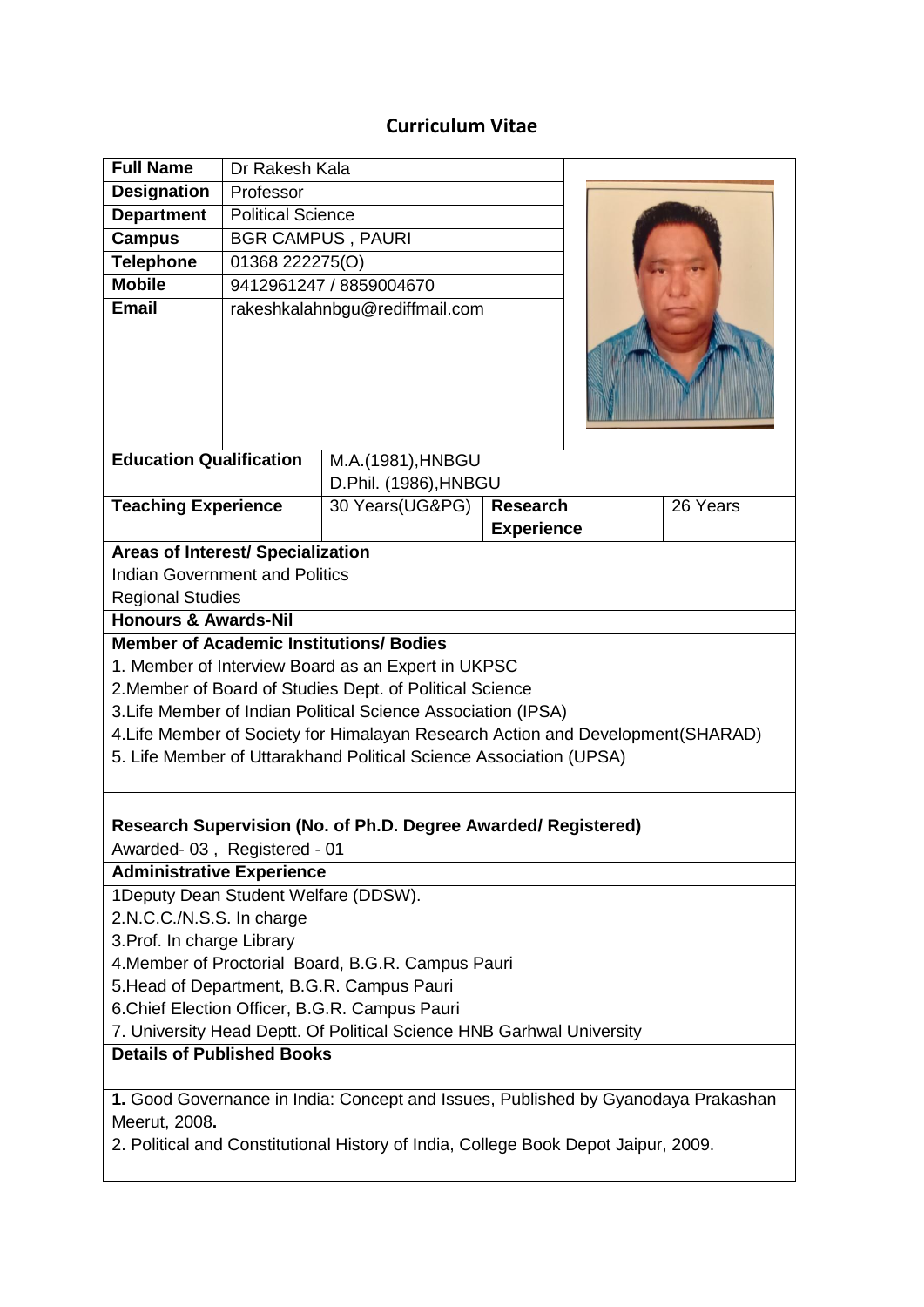## **Conference/Symposium/Workshop/Seminar**

#### **International Seminar**

1. Participated International Seminar on Aspiring India, Organized by Deptt. Political Science, CCS University Meerut, on 29-30 Dec 2018.

2. Participated International Seminar on Discourses in Public Policy and Governance in India. Organized by Deptt. Political Science and Public Administration , CCS University Meerut, January 27-28,2000.

3. Participated International Conference on Educational Management, Technology and Values, Organized by Rajasthan Council of Educational Administration and Management, Udaipur,(Raj.) Dec. 10.12.1999.

## **National/Regional (Key)-**

1. Participated National Seminar on Higher Education and Prospects of Open Universities. 2 December 2014, Organized by Uttrakhand University, Haldwani at HNBGU Pauri Campus and delivered a talk on "The Need For Vocational Skill Training in Rural Uttrakhand through distance Education: areas and Suggestions. "

2. Participated in the Workshop on "Right to Information Act" Organized by Deptt. Of Law, HNBGU Pauri Campus on December 5, 2012.

3. Participated in the National Seminar on Conflicts in South Asia, "Organized by CCS University Meerut, April, 2011.

4.Participated in the National Seminar on Environment, Agriculture & Poverty "Organized by JSHPG College Amroha, UP, February 10-11-2008.

5. Participated in the National Seminar on Women Empowerment in Garhwal Himalayas: constraints and prospects, Organized by SAP HNBGU Deptt. Of Political Science November 19-20, 2007.

6. Participated in the National Seminar on "Right to Information Act 2005" : Problems and Challenges, Organized by Kumaun University and Uttrakhand academy of administration Nainital, November 5-7, 2007.

7. Participated in ICSSR Sponsored National Seminar on "Gender Equality through Women Empowerment": Myth and Reality,Organized by SMJANPG College Haridwar, (UK), on 11 March, 2007.

8. Participated in the National Seminar of Experiment of Democracy in India, Organized by Deptt of Political Science Govt. MBPG College, Haldwani Naintal September 11, 2006.

9. Participated in the Regional Seminar on "Good Governance in Uttarakhand" : Issues, Challenges and prospects, Organized by Deptt. Of Political Science HNBGU Srinagar, Garhwal November 19-20 2005.

10. Participated in the National Seminar on Human Rights: problems and Prospects Organized by Deptt. Of Political Science Bairelly College UP Januar 29-31, 2003.

11. Participated in 52<sup>nd</sup> Annual All India Conference of IPSA Organized by Deptt. Of Political science CCS University Meerut, October10-12, 2003.

12. Participated in 16<sup>th</sup> Annual Conference of UP Political science Association Organized by Deptt. Of Political science MMH College Gaziabad UP, September 8-9, 2003.

13. Participated in National Seminar on the Importance of Human Rights: Need for fresh Approaches Organized by Deptt. Of Political Science HNBGU Srinagar, Garhwal,